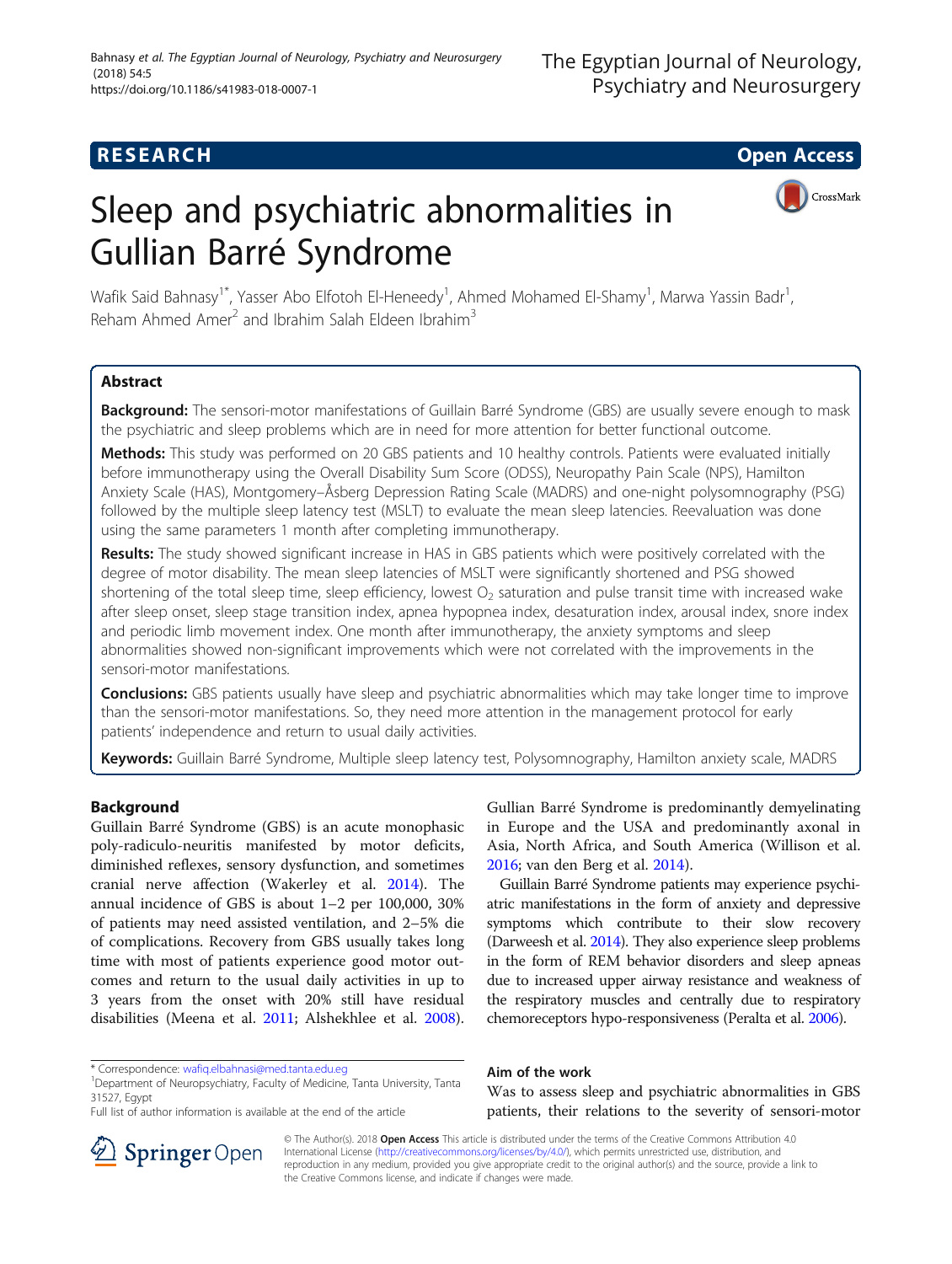manifestations, and the possibility of their spontaneous recovery after GBS immunotherapy.

#### Methods

The present study was conducted on 20 adult GBS patients fulfilling the level 1 or 2 diagnostic certainty of The Brighton Criteria (Goodfellow and Wilson [2016\)](#page-6-0) attending The Neuropsychiatry Department, Tanta University Hospitals, in the period from 1st of April to the end of December 2016. Ten healthy control subjects matching the patient's age, sex, and body mass index (BMI) were also included. Six patients needed cerebrospinal fluid examination, who showed the cyto-albuminous dissociation needed for diagnostic certainty. Neurophysiology was done to all patients 2–3 weeks after the onset of symptoms to confirm the diagnosis and fulfill The Brighton Criteria. The neurophysiology included bilateral motor conduction studies and F-wave latencies for each of median and ulnar nerves. Bilateral motor conduction studies and H-wave latencies for common peroneal and posterior tibial nerves. At the same time, bilateral sensory conduction studies for each of median, ulnar, and sural nerves were done (sural sparing if present is confirmatory for GBS).

Exclusion criteria included GBS patients in impending need of assisted ventilation who spirometer forced vital capacity less than 20 ml/kg, patients with chronic respiratory or cardiac problems, chronic pain, BMI≥ 28 kg/m<sup>2</sup>, advanced metabolic or endocrinal disorders, drugs affecting sleep intake, heavy smokers or history of psychiatric disorders.

The study protocol was approved by The Research Ethics Committee and Quality Assurance Unit, Faculty of Medicine, Tanta University. Participation was voluntary, all participants received detailed information concerning the aims and possible risks of sharing in this research work, and an informed consent was obtained from all prior to the commencement in the study.

Patients were submitted to GBS management protocol including 5–7 sessions of plasmapheresis (200–250 mL/kg of plasma was exchanged over 2 weeks) or intravenous immunoglobulin (0.4 g/kg/dose for 5 doses in 5 consecutive days).

Patients were evaluated initially at the time of hospital admission and before immunotherapy using The Overall Disability Sum Score (ODSS) (Merkies et al. [2002](#page-6-0)) and The Neuropathy Pain Scale (NPS) (Jensen et al. [2006\)](#page-6-0) to assess the degree of motor and sensory manifestations respectively. Psychiatric assessment was done using Hamilton Anxiety Scale (HAS) and Montgomery– Åsberg Depression Rating Scale (MADRS) for anxiety and depressive symptoms severities (Maier et al. [1988](#page-6-0); Williams and Kobak [2008\)](#page-6-0).

All subjects were submitted to one-night polysomnogram (PSG) followed in the next day by multiple sleep latency test (MSLT) to assess the mean sleep latencies (objective

parameter measuring excessive daytime sleepiness). PSG and MSLT were performed by a Somon Medics Gmbh (Am SonnenstuhL63, D-97236 Rander Sacker, Germany, Type: SOMNO screen™plus, SN: 4259, kw45: 2014). The PSG included EEG channels montages (O1/A2, C3/A2, C4/ A1 and O2/A1), electrooculography (LOC-A1/A2 and ROC-A1/A2), surface tibial and submental EMG, and modified V2 lead ECG. Thermal airflow sensors (thermistor) were used for nasal and oral signals, and microphone was applied for tracheal sounds assessment. Chest and abdominal efforts were measured by dual thoracoabdominal RIP (respiratory inductance plethysmography) belts. PSG parameters were scored according to The American Academy of Sleep Medicine Scoring Manual, 2012 (Grigg-Damberger [2012](#page-6-0)).

One month after completing immunotherapy, patients were reassessed using the same parameters (HAS and MADRS, PSG and MSLT) to evaluate the degree of improvements in each and correlate them with the degrees of sensori-motor changes (ODSS and NPS).

Statistical analysis was conducted using the ANOVA and Tukey's tests. Correlation analysis was performed using Pearson's correlation test. P value less than 0.05 was considered statistically significant.

## Results

The study included 20 GBS patients aged 39.05 ± 11.3 years, 13 males (65%) and 7 females (35%) with BMI 24.9  $\pm$ 2.4 kg/m<sup>2</sup>. Ten (50%) patients had history of upper respiratory tract infection, 4 (20%) had gastroenteritis, and 6 (30%) could not decide. The patients were admitted  $12.8 \pm$ 2.9 days following symptoms onset, and this relatively delayed admission in some patients was due to initial faulty diagnosis by family doctors and false impression of possible spontaneous recovery during early mild initial symptoms. Eighteen patients (90%) underwent plasmapheresis, and 2 (10%) received intravenous immunoglobulin, and the mean time lapses between admission and the first session of immunotherapy were  $3.1 \pm 1.1$  days till immunotherapy became ready during which initial assessments were done.

In initial assessments, all patients had bilateral symmetrical weakness both proximal and distal, absent or diminished deep reflexes mainly the ankle jerk; 5 (25%) patients had equivocal planter response; 4 (20%) had unilateral facial palsy; 3 (15%) had facial diplegia; and 3 (15%) had bulbar symptoms. Neurophysiological examination revealed that 15 (75%) patients had predominantly demyelinating, 2 (10%) patients had predominantly axonal neuropathy, and 3 (15%) patients had normal neurophysiology.

The ODSS and NPS were significantly higher in GBS patients compared to healthy control subjects  $(5.9 \pm 0.8)$  and 17.4  $\pm$  8.3 versus 0.7  $\pm$  0.8 and 9  $\pm$  3.6 with p value < 0.0001 and 0.004 respectively). The HAS and MADRS were also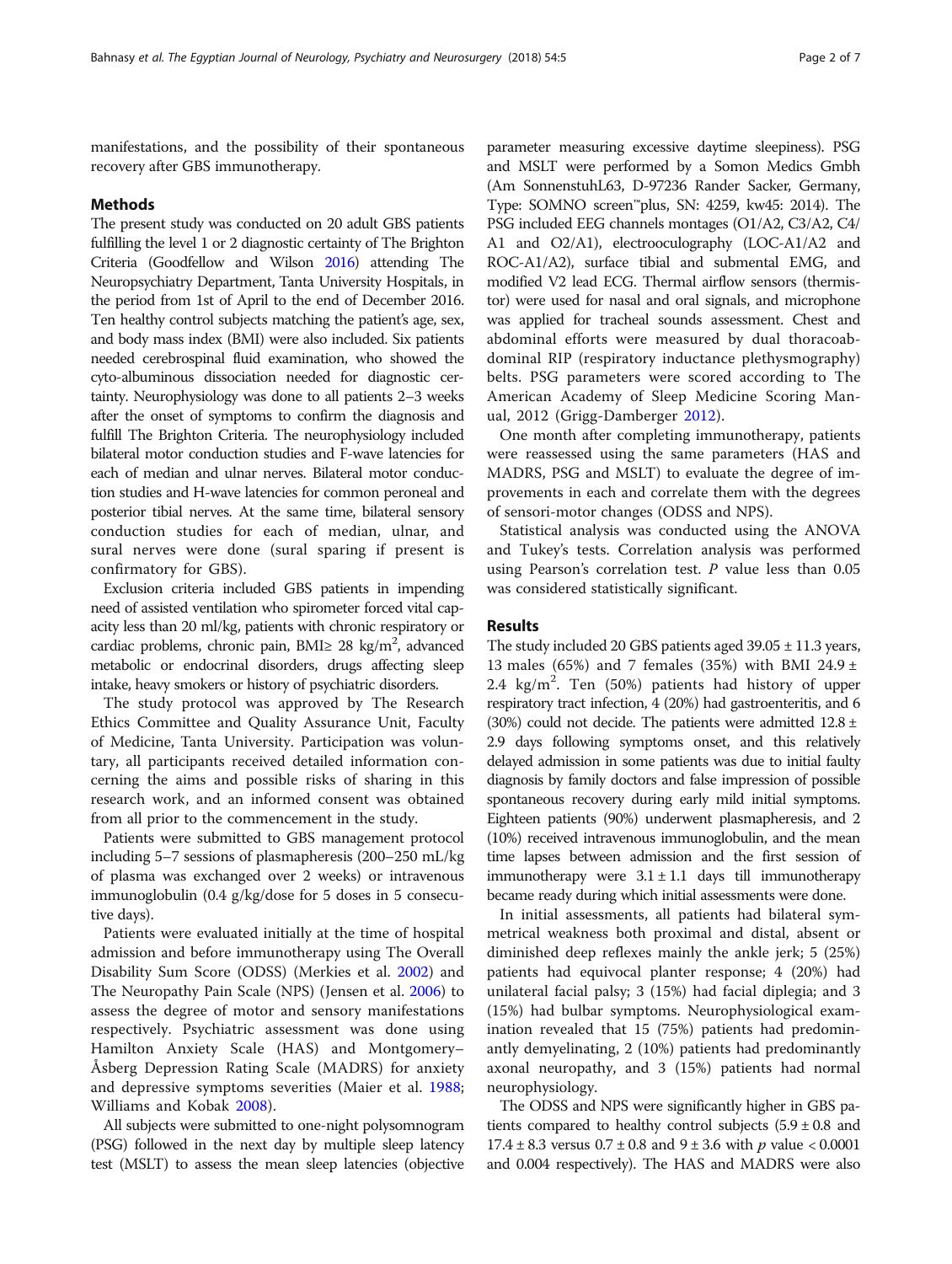<span id="page-2-0"></span>significantly higher in GBS patients than healthy control subjects ( $25.9 \pm 5.7$  and  $18.9 \pm 10$  versus  $7.7 \pm 2.2$  and  $7.4 \pm$ 5.1 with  $p$  value < 0.0001 and 0.002 respectively) (Table 1). The HAS and MADRS showed non-significant correlation with the rate of initial disease progression measured by the onset-admission duration (*p*-values 0.439 and 0.965 respectively).

The study showed significant decrease in the mean sleep latencies of the MSLT in GBS patients compared to control  $(11.8 \pm 4 \text{ versus } 16.6 \pm 2.2 \text{ with } p \text{ value } 0.002).$ Polysomnography showed significant reduction in each of total sleep time (TST), sleep efficiency (SE), lowest  $O_2$ saturation, and pulse transit time (PTT) in GBS compared to healthy control subjects  $(5.3 \pm 0.4, 62.6 \pm 5.9,$  $86.5 \pm 2.9$ , and  $184.6 \pm 23.2$  versus  $7.3 \pm 0.3$ ,  $86.4 \pm 4.2$ , 92.5  $\pm$  2.5, and 241.4  $\pm$  13.2 respectively with p value < 0.0001 for each). There were significant increases in wake after sleep onset (WASO), sleep stage transition index (SSTI), apnea hypopnea index (AHI), and desaturation index (DI) in GBS patients compared to healthy control subjects  $(2.91 \pm 0.59, 21.9 \pm 6.5, 19.1 \pm 7.8,$  and  $17.4 \pm 7.3$  versus  $0.9 \pm 0.3$ ,  $8.6 \pm 1.6$ ,  $5.7 \pm 5.5$ , and  $6.2 \pm 1.6$ 5.04 respectively with  $p$  value < 0.0001 for each). Sleep architecture of GBS patients showed prolonged WASO on the expense of shortened N2% and REM% of TST with nearly normal N1% of TST and relatively prolonged N3% of TST (19.6 ± 6.3%, 9.3 ± 3.8%, 8.1 ± 2.5%, and  $24.3.3 \pm 3.2\%$  respectively) (Fig. [1\)](#page-3-0).

There was also significant increase in each of arousal index (AI), snore index (SI), and periodic limb movement

Table 1 Comparison between Gullian Barré patients and control subjects at initial assessment

|                                       | Patients |                    | Control          | <b>ANOVA</b> |             |
|---------------------------------------|----------|--------------------|------------------|--------------|-------------|
|                                       |          | $Mean \pm SD$      | $Mean \pm SD$    | $f$ value    | $p$ value   |
| Overall Disability Sum Score          | Early    | $5.95 \pm 0.82$    | $0.70 \pm 0.82$  | 156.47       | $> 0.0001*$ |
|                                       | Late     | $4.15 \pm 0.67$    |                  |              | $> 0.0001*$ |
| Neuropathy Pain Scale                 | Early    | $17.35 \pm 8.28$   | $9.0 \pm 3.59$   | 10.09        | $0.004*$    |
|                                       | Late     | $9.15 \pm 5.02$    |                  |              | 0.998       |
| Hamilton Anxiety Scale                | Early    | $25.9 \pm 5.7$     | $7.7 \pm 2.16$   | 22.5         | $> 0.0001*$ |
|                                       | Late     | $21.15 \pm 5.54$   |                  |              | $> 0.0001*$ |
| <b>MADRS</b>                          | Early    | $18.9 \pm 9.96$    | $7.4 \pm 5.08$   | 6.74         | $0.002*$    |
|                                       | Late     | $15.55 \pm 7.12$   |                  |              | $0.033*$    |
| Mean sleep latency of MSLT (min)      | Early    | $11.79 \pm 3.97$   | $16.64 \pm 2.2$  | 6.79         | $0.002*$    |
|                                       | Late     | $14.23 \pm 3.45$   |                  |              | 0.185       |
| Total sleep time (hours)              | Early    | $5.28 \pm 0.43$    | $7.29 \pm 0.33$  | 70.49        | $> 0.0001*$ |
|                                       | Late     | $5.64 \pm 0.49$    |                  |              | $> 0.0001*$ |
| Wake after sleep onset (hours)        | Early    | $2.91 \pm 0.588$   | $0.85 \pm 0.34$  | 64.66        | $> 0.0001*$ |
|                                       | Late     | $2.53 \pm 0.41$    |                  |              | $> 0.0001*$ |
| Sleep efficiency (%)                  | Early    | $62.56 \pm 5.93$   | $86.38 \pm 4.22$ | 74.44        | $> 0.0001*$ |
|                                       | Late     | $67.53 \pm 4.57$   |                  |              | $> 0.0001*$ |
| SSTI (No of sleep stages/h)           | Early    | $21.9 \pm 6.51$    | $8.6 \pm 1.6$    | 24.5         | $> 0.0001*$ |
|                                       | Late     | $19.74 \pm 4.36$   |                  |              | $> 0.0001*$ |
| Apnea hypopnea index (/hour)          | Early    | $19.11 \pm 7.75$   | $5.67 \pm 5.46$  | 16.64        | $> 0.0001*$ |
|                                       | Late     | $18.2 \pm 5.15$    |                  |              | $> 0.0001*$ |
| Pulse Transit Time (msec)             | Early    | $184.6 \pm 23.2$   | $241.4 \pm 13.2$ | 13.6         | $> 0.0001*$ |
|                                       | Late     | $232.3 \pm 12.3$   |                  |              | $> 0.0001*$ |
| Arousal index (/hour)                 | Early    | $37.65 \pm 12.69$  | $5.5 \pm 2.63$   | 33.64        | $> 0.0001*$ |
|                                       | Late     | $35.4 \pm 10.98$   |                  |              | $> 0.0001*$ |
| Snore Index (/hour)                   | Early    | $299.3 \pm 142.25$ | $29.1 \pm 21.89$ | 22.53        | $> 0.0001*$ |
|                                       | Late     | $234.45 \pm 81.66$ |                  |              | $> 0.0001*$ |
| Periodic limb movements index (/hour) | Early    | $46.35 \pm 22.61$  | $9.9 \pm 3.66$   | 13.29        | $> 0.0001*$ |
|                                       | Late     | $41.0 \pm 18.92$   |                  |              | $> 0.0001*$ |

Early after admission and before immunotherapy, Late 1 month after immunotherapy, MADRS Montgomery–Åsberg Depression Rating Scale, MSLT multiple sleep latency test, SSTI sleep stage transition index

\*Significant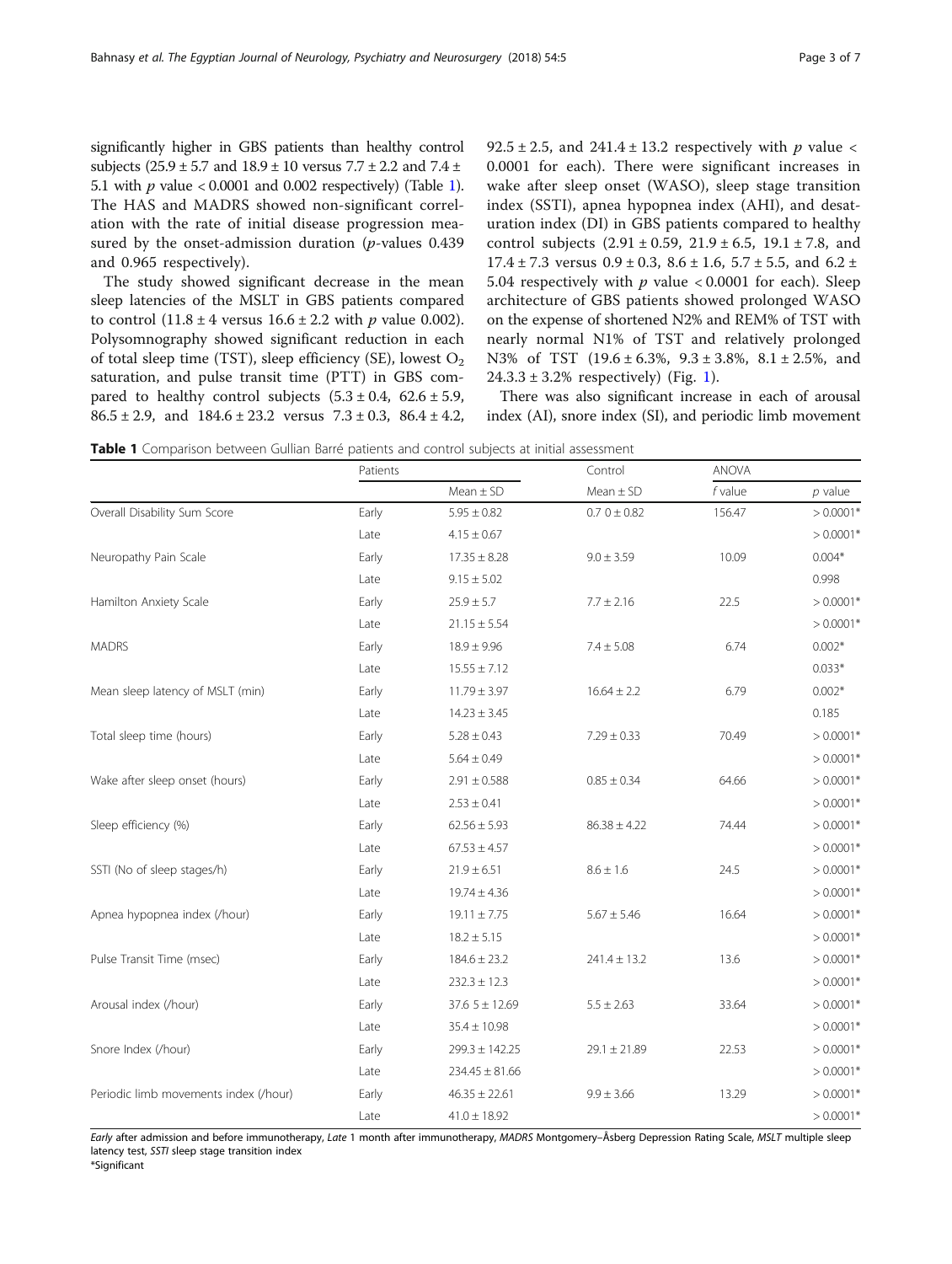<span id="page-3-0"></span>

index (PLMI) in GBS patients than control  $(37.7 \pm 12.7,$ 299.3 ± 142.3, and 46.4 ± 22.6 versus 5.5 ± 2.6, 29.1 ± 21.9, and  $9.9 \pm 3.7$  respectively with p value < 0.0001 for each) (Table [1](#page-2-0)) (Fig. 2). Sleep and REM latencies showed nonsignificant difference between GBS patients and healthy control subjects. The studied GBS patients had no correlation between the evaluated PSG parameters at the time of admission and severities of motor disabilities as measured by the ODSS (except SE which showed negative correlation with ODSS) (Table [2\)](#page-4-0). The PSG abnormalities are more severe in those having cranial nerve affection.

The study showed that the initial ODSS was positively correlated with the HAS, WASO, and SI and negatively correlated with SE and had no correlations with MADRS, MSLT, and other PSG parameters (Table [2](#page-4-0)). At the same time, the initial HAS measured at the time of admission was positively correlated with NPS, MADRS, WASO, AHI, and DI and negatively correlated with MSLT and SE, and had no correlation with TST, SSTI, AI, SI, and PLMI (Table [2\)](#page-4-0).

The study showed that comparing GBS patients 1 month after immunotherapy with the initially evaluated healthy control subjects' data revealed non-significant difference regarding NPS and mean latencies of MSLT with  $p$  value 0.99 and 0.185 respectively. Each of ODSS, HAS, and MADRS showed significant increase in GBS patients than control with  $p$  values < 0.0001, < 0.0001, and 0.033 respectively. At the same time, PSG showed significant reduction in each of TST, SE, and lowest  $O_2$  saturation in GBS compared to healthy control subjects ( $p$  values < 0.0001 for each). Wake after sleep onset,

SSTI, AHI, DI, AI, SI, and PLM indices were significantly higher in GBS patients with  $p$  value < 0.0001 for each parameter (Table [1](#page-2-0)).

One month after immunotherapy, the GBS patients revealed significant improvements in the ODSS and NPS with *p* value 0.0001 and 0.001 respectively when compared with initial assessment. The HAS and MADRS showed non-significant changes with  $p$  value 0.22 and 0.398 respectively. The study also showed that motor deficits measured by the ODSS were not correlated with the patients' age, HAS, MADRS, mean sleep latencies of the MSLT, and other examined PSG parameters (Table [3\)](#page-4-0). At the same time, the ODSS improvement was  $1.8 \pm 0.8$  which was not correlated with the degree of HAS and MADRS improvements  $(3.05 \pm 1.36)$ and  $3.1 \pm 3.5$  with p values 0.303 and 0.638 respectively).

Regarding sleep architecture, GBS patients showed non-significant changes in each of the mean latencies of MSLT, SSTI, AHI, DI, AI, and PLM indices. Each of TST, WASO, SE, lowest  $O_2$  saturation, and SI showed mild significant improvement with  $p$  value 0.034, 0.014, 0.01, 0.042, and 0.034 respectively.

## **Discussion**

Guillain Barré Syndrome is an acute monophasic postinfectious immune-mediated peripheral neuropathy with sensory disturbances, motor weakness, and diminished or absent reflexes with or without cranial nerve affection. Patients with GBS usually need prolonged hospital stay and often experience anxiety and sleep disturbances (Karkare et al. [2013](#page-6-0)).

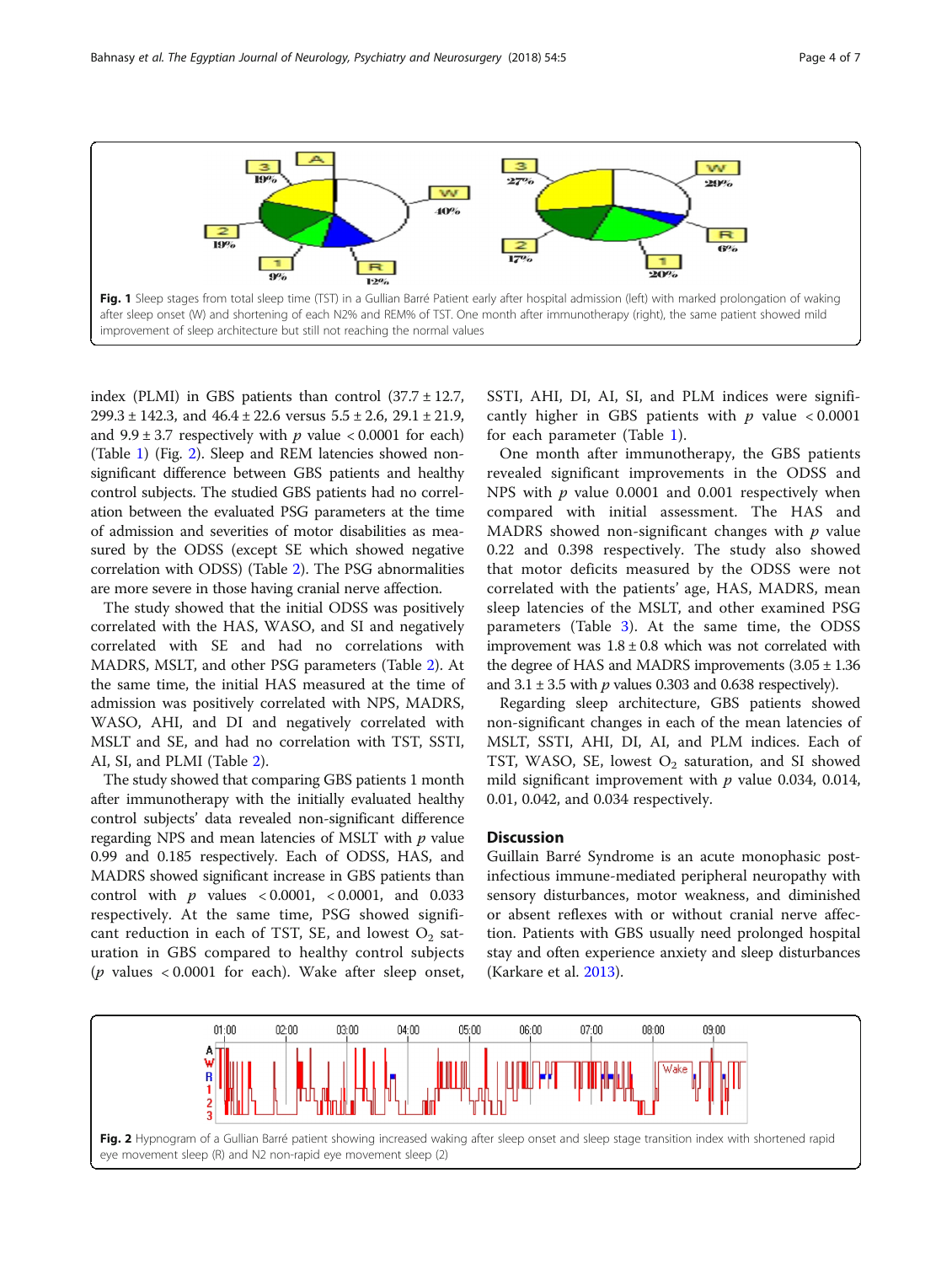|                                           | Early ODSS |           | Hamilton Anxiety Scale |             |
|-------------------------------------------|------------|-----------|------------------------|-------------|
|                                           |            | р         |                        | p           |
| Neuropathic Pain Scale                    | 0.31       | 0.18      | 0.52                   | $0.01*$     |
| Hamilton Anxiety Scale                    | 0.50       | $0.024*$  | -                      | -           |
| Montgomery-Åsberg Depression Rating Scale | $-0.03$    | 0.87      | 0.44                   | $0.05*$     |
| Mean sleep latency of MSLT (min)          | 0.3        | $-0.15$   | $-0.75$                | $0.0001*$   |
| Total sleep time (hours)                  | 0.40       | 0.07      | $-0.37$                | 0.1006      |
| Wake after sleep onset (hours)            | 0.68       | $0.001*$  | 0.97                   | $< 0.0001*$ |
| Sleep efficiency (%)                      | $-0.69$    | $0.0007*$ | $-0.89$                | $< 0.0001*$ |
| Sleep stage transition index (/hour)      | $-0.15$    | 0.51      | 0.22                   | 0.34        |
| Apnea hypopnea index (/hour)              | 0.44       | $0.046*$  | 0.84                   | $< 0.0001*$ |
| Arousal index (/hour)                     | $-0.22$    | 0.33      | 0.02                   | 0.91        |
| Snore Index (/hour)                       | 0.55       | $0.0117*$ | $-0.34$                | 0.13        |
| Periodic limb movements index (/hour)     | 0.17       | 0.45      | $-0.01$                | 0.93        |

<span id="page-4-0"></span>Table 2 Correlations of the Overall Disability Sum Score and Hamilton Anxiety Scale with other studied parameters in Gullian Barré patients at initial assessment

Early ODSS Overall Disability Sum Score on admission, MSLT multiple sleep latency test

\*Significant

This work studied the possible psychiatric and sleep abnormalities in GBS patients. The study showed that GBS is more common in middle-aged males and about half of the cases had cranial nerve affection, and neurophysiology showed that most of the patients were predominantly demyelinating motor neuropathy. The improvements in the sensori-motor manifestations were

| Table 3 Correlations of the Overall Disability Sum Score and    |  |  |
|-----------------------------------------------------------------|--|--|
| other studied parameters, 1 month after finishing immunotherapy |  |  |

|                                              | Overall Disability Sum Score after 1 month |      |  |
|----------------------------------------------|--------------------------------------------|------|--|
|                                              | r                                          | р    |  |
| Patients' ages                               | 0.13                                       | 0.56 |  |
| Neuropathic Pain Scale                       | 0.05                                       | 0.81 |  |
| Hamilton Anxiety Scale                       | $-0.27$                                    | 0.24 |  |
| Montgomery–Åsberg<br>Depression Rating Scale | $-0.11$                                    | 0.62 |  |
| Mean sleep latency of MSLT<br>(min)          | $-0.10$                                    | 0.66 |  |
| Total sleep time (hours)                     | $-0.02$                                    | 0.92 |  |
| Wake after sleep onset<br>(hours)            | $-0.07$                                    | 0.75 |  |
| Sleep efficiency (%)                         | 0.08                                       | 0.72 |  |
| Sleep stage transition index<br>(/hour)      | 0.024                                      | 0.30 |  |
| Apnea hypopnea index<br>(/hour)              | $-0.15$                                    | 0.52 |  |
| Arousal index (/hour)                        | 0.07                                       | 0.76 |  |
| Snore Index (/hour)                          | 0.09                                       | 0.69 |  |
| Periodic limb movements<br>index (/hour)     | $-0.013$                                   | 0.95 |  |

MSLT multiple sleep latency test

higher among those lacking cranial nerve affection, milder disabilities, demyelinating neuropathies, younger ages, and lower CSF proteins. These results are in accordance with the work of González-Suárez et al. ([2013](#page-6-0)) and Fokke et al. ([2014\)](#page-6-0) who studied the predictors of outcome in GBS patients and concluded that bad prognosis is demonstrated among older-aged GBS patients, severe motor deficits at onset, injured cranial nerves, and axonal lesion patterns in the neurophysiological examinations.

The study declared that after exclusion of cases with severe motor disability, GBS patients experienced moderate–severe anxiety and mild-moderate depressive symptoms during the early phases of the disease before immunotherapy which were positively correlated with the degree of motor disability. Both anxiety and depressive symptoms were non-significantly correlated with the rapidity of symptoms progression measured by the duration between symptoms onsets and admission times which are possibly explained by the exclusion of GBS patients with severe motor disabilities that may exhibit more rapid disease progression. These results are passing with the work of Bernsen et al. [\(2010\)](#page-6-0) who found a high rate of anxiety among GBS patients in early disease stages and attribute this to ICU admission, fear of need of assisted ventilation and haziness in the expectation about the future prognosis, but on the contrary, they found positive correlation with rapidity of disabilities possibly due to non-exclusion of those needed assisted ventilation who may have more rapid disease course. Brousseau et al. [\(2005](#page-6-0)) went beyond these results, and they found higher rate of anxiety, depressive symptoms, and brief reactive psychosis in GBS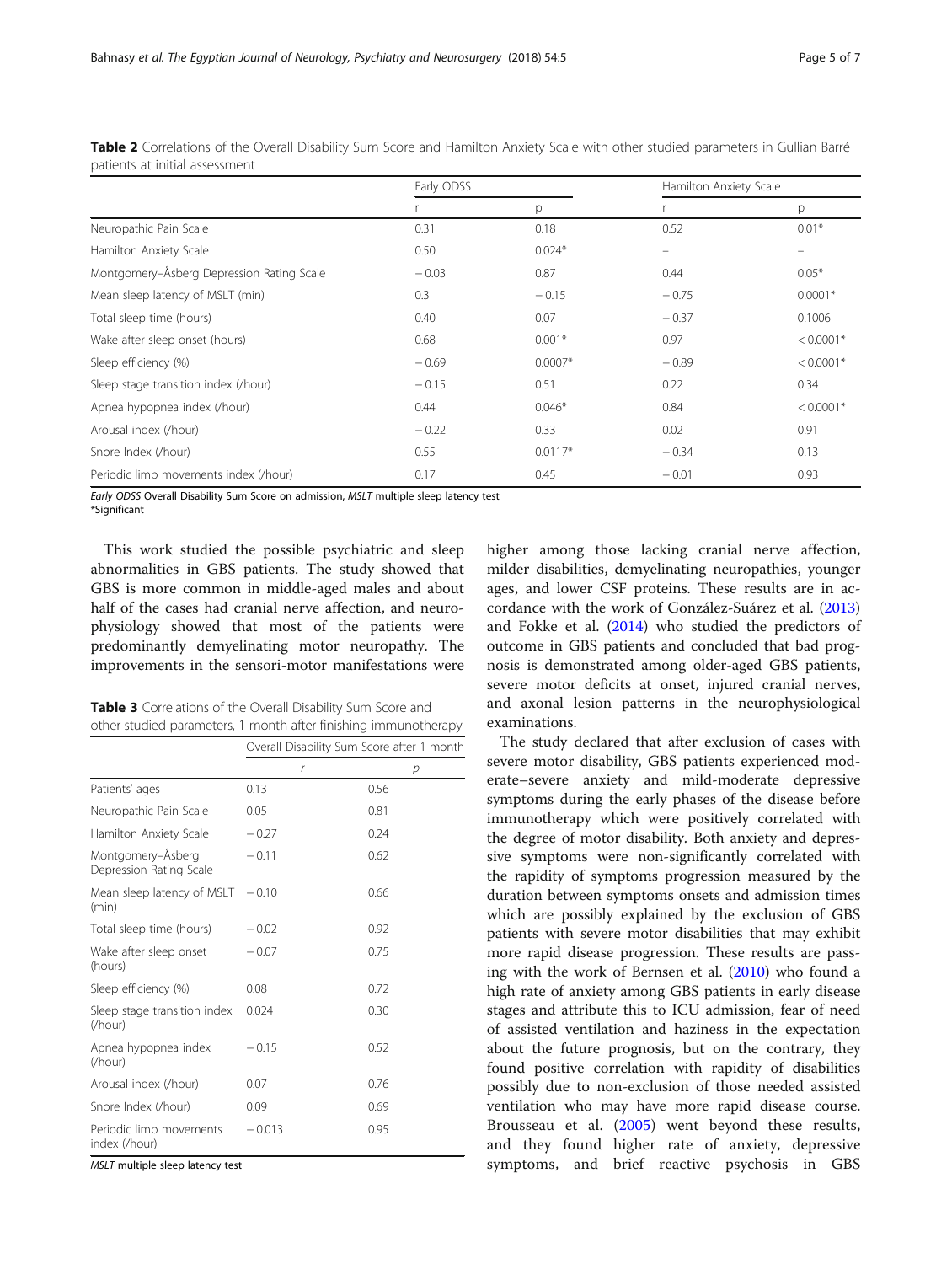patients than that in ICU-admitted patients for other indications with near degree of disability and supposed that psychiatric symptoms are parts of the clinical manifestations of GBS.

One month after immunotherapy, the patients showed good recovery of the sensori-motor manifestations while the anxiety and depressive symptoms showed nonparallel improvement which means that they need longer time, may not resolve spontaneously, and are in need of specific psychiatric treatment. These results agree with Bernsen et al. [\(2010\)](#page-6-0) who found psychological dysfunctions in GBS patients persisting up to 1 year from the disease onset. Brousseau et al. ([2005](#page-6-0)) advise the use of modest doses of specific serotonin reuptake inhibitors, anticonvulsants, and supportive psychotherapy to ameliorate the symptoms of anxiety and depression during rehabilitation of GBS patients for better prognosis and earlier independence.

Regarding the sleep assessment, the study showed EDS in initial evaluation of GBS patients as evidenced by shortened mean latencies of MSLT. This result agrees with that of Gao et al. [\(2016\)](#page-6-0) who found EDS in GBS patients through using the Pittsburgh Sleep Quality Index. Polysomnographic assessment during this stage showed marked prolongation of WASO on the expense of reduction in TST, decreased SE, and increased SSTI. Sleep architecture showed shortened N2% and REM% of TST with nearly normal N1% and relatively prolonged N3% of TST. The PSG abnormalities and EDS were proportional with the severity of anxiety symptoms. These results are partly going with the work of Cochen et al. ([2005](#page-6-0)) who found shortening and fragmentation of all sleep stages in GBS patients.

The study also showed increased AHI, DI, AI, and SI with shortening of the PTT pointing to the presence of mild–moderate obstructive sleep apnea (OSA) syndrome in the studied patients especially those who had cranial nerve affection and bulbar symptoms. The OSA was mild–moderate in severity (AHI was  $19.11 \pm 7.75$ ) possibly due to exclusion of patients with severe motor deficit. These results agree with that of Chokroverty ([2003](#page-6-0)) who stated that chest wall and respiratory muscle fatigue with extension of the REM sleep hypotonia to affect the respiratory muscles (the extra-ocular and respiratory muscles are normally not involved in the REM sleep hypotonia) may be the cause of OSA in GBS patients. Periodic limb movement index also showed significant increase in early disease stages, and this result is also passing with the work of Gao et al. [\(2016\)](#page-6-0).

Re-evaluation of the patients 1 month after immunotherapy showed mild improvement of MSLT and some PSG parameters but still significantly impaired when compared with the control group which point to that sleep disturbances in GBS patients may take long time to improve and may need treatment either pharmacologically or by continuous positive airway pressure ventilation (CPAP) to reduce the patient's suffering. This observation is in accordance with that of Cochen et al. ([2005\)](#page-6-0) and Chokroverty [\(2003](#page-6-0)) who declared that GBS patients exhibit a lot of sleep abnormalities including REM behavior disorders, transitory hypocretin-1 transmission decrease, and sleep-disordered breathing which may need management for earlier patients' recovery and independence.

#### **Limitations**

The limitations of this study are the small sample size and the need for longer follow-up period which is intended to be overcame in a second phase of the study. Also, exclusion of GBS patients with impending respiratory failure is added to the study limitations.

## Conclusion

Sleep and psychiatric disturbances are common manifestations of GBS which are not proportional with the degree of motor disability and rapidity of progression. These disturbances need special attention in the management protocol for earlier patients' independence and better functional outcome.

#### **Abbreviations**

AHI: Apnea hypopnea index; AI: Arousal index; BMI: Body mass index; DI: Desaturation index; GBS: Guillain Barré Syndrome; HAS: Hamilton Anxiety Scale; MADRS: Montgomery–Åsberg Depression Rating Scale; MSLT: Multiple sleep latency test; N2: Non-rapid eye movement sleep stage 2; NPS: Neuropathy pain scale; ODSS: Overall disability sum score; PLMI: Periodic limb movement index; PSG: Polysomnogram; PTT: Pulse transit time; REM: Rapid eye movement; SE: Sleep efficiency; SI: Snore index; SSTI: Sleep stage transition index; TIB: Total in bed time; TST: Total sleep time; WASO: Wake after sleep onset

#### Acknowledgements

The work was carried out in Neuropsychiatry and Chest Departments, Faculty of medicine, Tanta University.

#### Authors' contributions

WSB participated in the study idea, design, and patients' collection and performed statistical analysis, polysomnographic data analysis, references collection, and manuscript writing and revision. YAH participated in the study design, patients' collection, neurophysiological studying, and study revision. AMS participated in the patients' collection, statistical analysis, and manuscript writing and revision. MYB participated in the patients' clinical neuropathy scoring, follow-up of the patients and their registration, MSLT interpretation, and follow-up of patients' treatment schedule. RAA participated in the study design, psychological assessment of the patients, and control, references collection, and manuscript revision. ISI participated in the study design, patients' chest evaluation, MSLT and PSG interpretation, and manuscript revision. All authors read and approved the final manuscript.

#### Ethics approval and consent to participate

- The study protocol was approved by The Research Ethics Committee and Quality Assurance Unit, Faculty of Medicine, Tanta University. Participation was voluntary, all participants received detailed information concerning the aims and possible risks of sharing in this research work and an informed consent was obtained from all prior to the commencement in the study.
- The URL: <http://tqac.tanta.edu.eg/new-tqac/> QualityAssuranceUnit@hotmail.com
- Approval Code: 30888/04/16